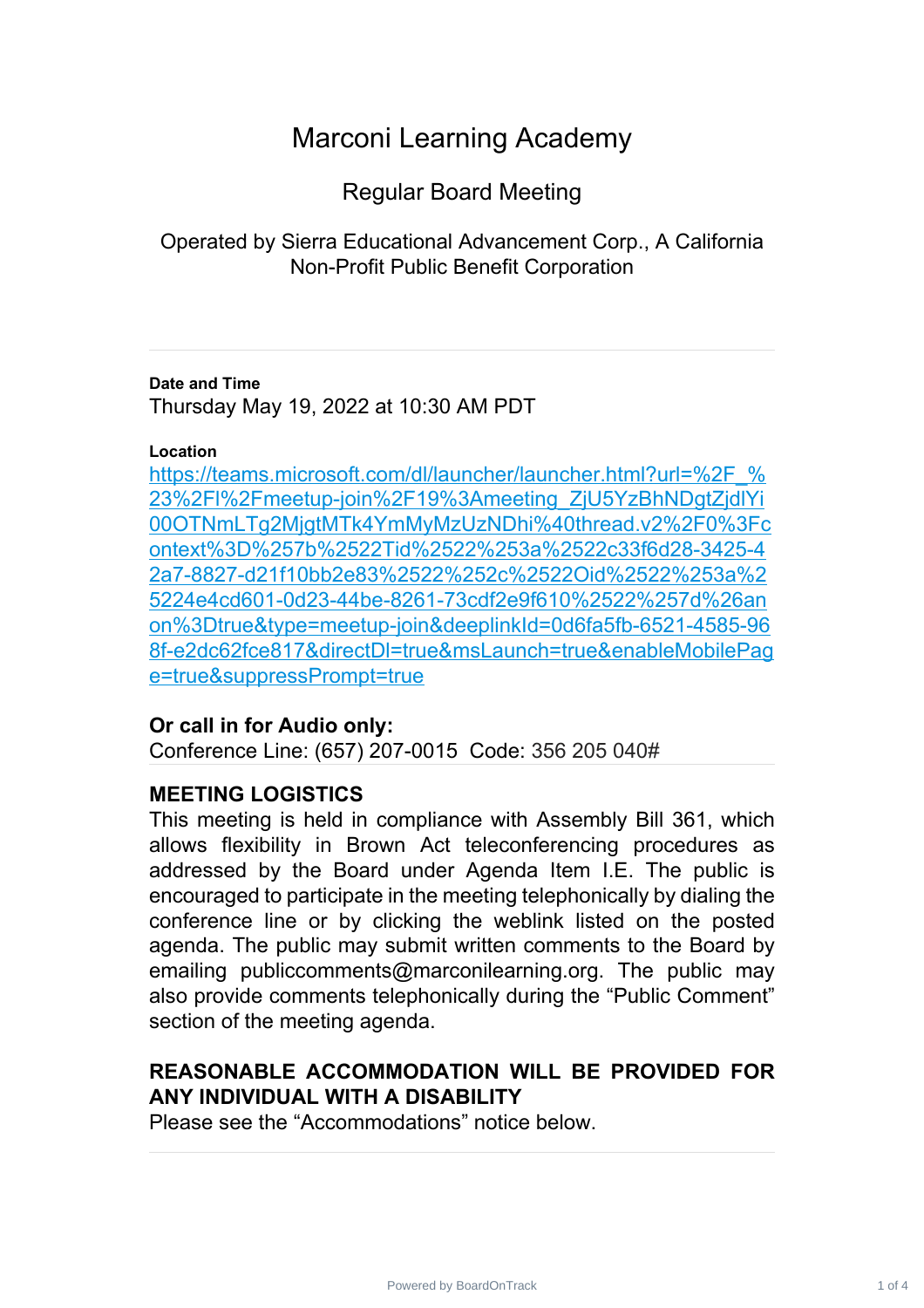| Agenda                                                                                                                                                                | <b>Purpose</b>            | <b>Presenter</b>         | <b>Time</b> |  |  |
|-----------------------------------------------------------------------------------------------------------------------------------------------------------------------|---------------------------|--------------------------|-------------|--|--|
| I. Opening Items                                                                                                                                                      |                           |                          | 10:30<br>AМ |  |  |
| <b>Opening Items</b>                                                                                                                                                  |                           |                          |             |  |  |
| A. Call the Meeting to Order                                                                                                                                          |                           | Carol<br>Stanford        |             |  |  |
| <b>B.</b> Roll Call and Establishment of<br>Quorum                                                                                                                    | Carol<br>Stanford         |                          |             |  |  |
| Members of the Board Roll Call and Establishment of Quorum<br><b>Carol Stanford, Board President</b><br>Victoria Hancock, Board Secretary<br>James Lott, Board Member |                           |                          |             |  |  |
| C. Pledge of Allegiance                                                                                                                                               |                           | Carol<br>Stanford        |             |  |  |
| <b>D.</b> Staff Introductions                                                                                                                                         | Carol<br>Stanford         |                          |             |  |  |
| At this time, staff members will be invited to state their names and titles.                                                                                          |                           |                          |             |  |  |
| <b>E.</b> Adopt Resolution Continuing<br>Board of Directors' Authority to Hold<br><b>Virtual or Teleconference Meetings</b><br><b>Pursuant to Assembly Bill 361</b>   | Vote                      | <b>Jeff</b><br>Martineau |             |  |  |
| <b>F.</b> Approve Agenda for the May 19,<br>2022, Regular Public Meeting of the<br><b>Board of Directors</b>                                                          | Vote                      | Carol<br>Stanford        |             |  |  |
| <b>G.</b> Approve Minutes of the April 25,<br>2022, Regular Public Meeting of the<br><b>Board of Directors</b>                                                        | Approve<br><b>Minutes</b> | Carol<br>Stanford        |             |  |  |

### **II. Consent Agenda**

*All items listed under consent agenda are considered by the Board to be routine and consistent with approved policies and practices of the Charter School. The Board will be asked to approve all of the consent agenda items by a single vote unless requested by a Board member to be discussed and considered for action separately.*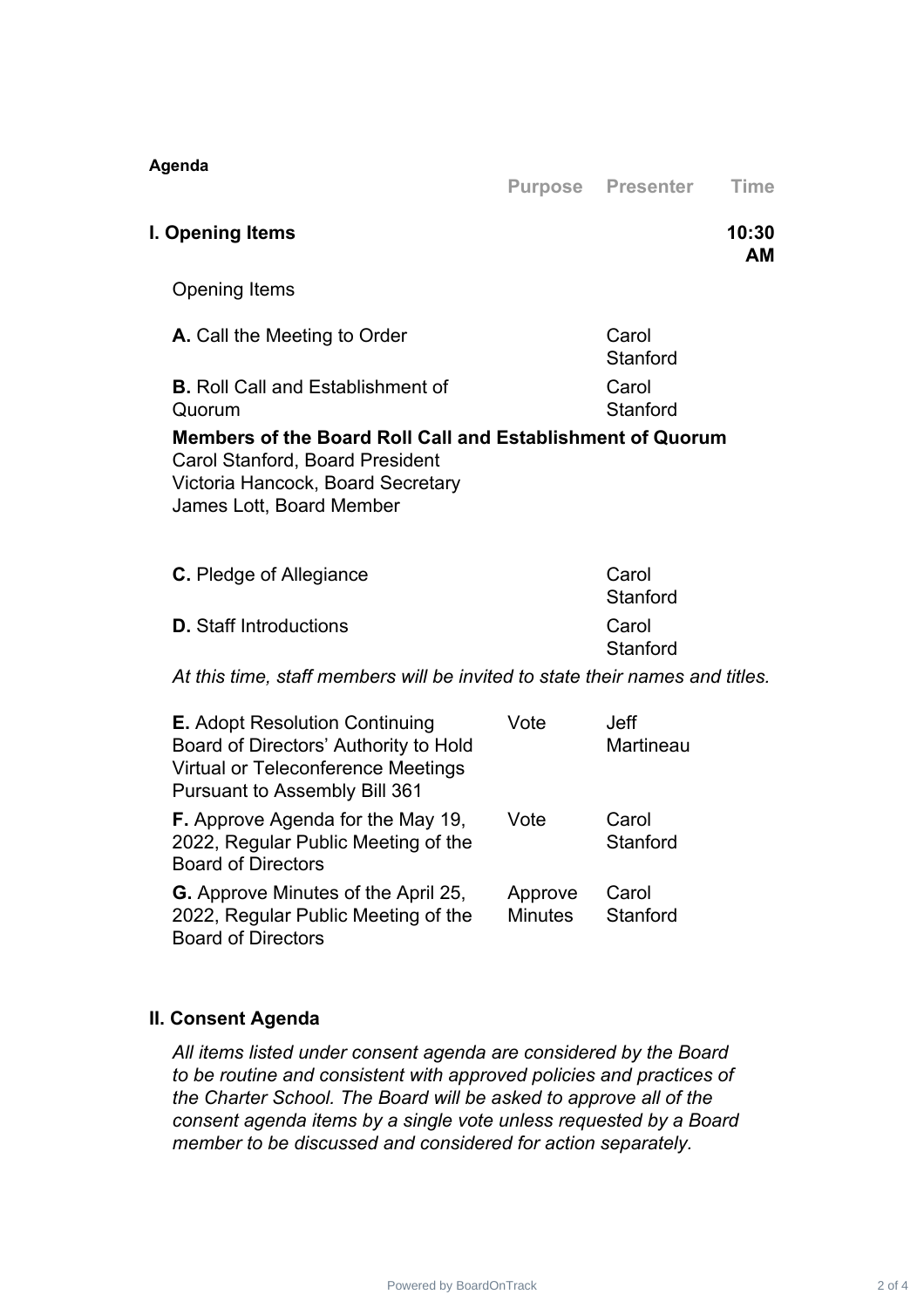|                                |      | <b>Purpose Presenter</b> | Time |
|--------------------------------|------|--------------------------|------|
| <b>A.</b> Consent Agenda Items | Vote | Carol<br>Stanford        |      |
|                                |      |                          |      |

1. The Board will be asked to approve the revised COVID-19 Plan for Resuming In-Person Instruction, an addendum to the school's Health and Safety Plan

#### **III. Public Comment**

*At this time, members of the public may address the Board on any item within the subject matter jurisdiction of the Board, whether or not the item is on the agenda, by dialing the teleconference line or by clicking the weblink listed on the posted agenda. The time allotted per presentation will not exceed three (3) minutes, except in the case where a member of the public utilizes a translator, in which case the time allotted will not exceed six (6) minutes. In accordance with the Brown Act, no action may occur at this time, but it is the Board's prerogative to hold a brief discussion, provide information to the public, provide direction to staff, or schedule the matter for a future meeting.*

| <b>A.</b> Public Comment                                                                | <b>FYI</b> | Carol<br>Stanford       |  |  |  |
|-----------------------------------------------------------------------------------------|------------|-------------------------|--|--|--|
| <b>IV. School Reports and Information</b>                                               |            |                         |  |  |  |
| <b>A.</b> Local Control and Accountability<br><b>Plan Goals and Metrics</b>             | <b>FYI</b> | <b>Shellie</b><br>Hanes |  |  |  |
| V. Additional Corporate Officers and Board Members'<br><b>Observations and Comments</b> |            |                         |  |  |  |
| A. Observations and Comments                                                            | FYI        | Carol<br>Stanford       |  |  |  |
| <b>VI. Closing Items</b>                                                                |            |                         |  |  |  |
| A. Next Regular Board Meeting<br>Date: June 10, 12:00pm                                 | <b>FYI</b> | Carol<br>Stanford       |  |  |  |
| <b>B.</b> Adjourn Meeting                                                               | Vote       | Carol<br>Stanford       |  |  |  |

**Accommodations**. All meetings of the Board of Directors are held in compliance with the Americans with Disabilities Act of 1990. Requests for disability-related modifications or accommodations, or